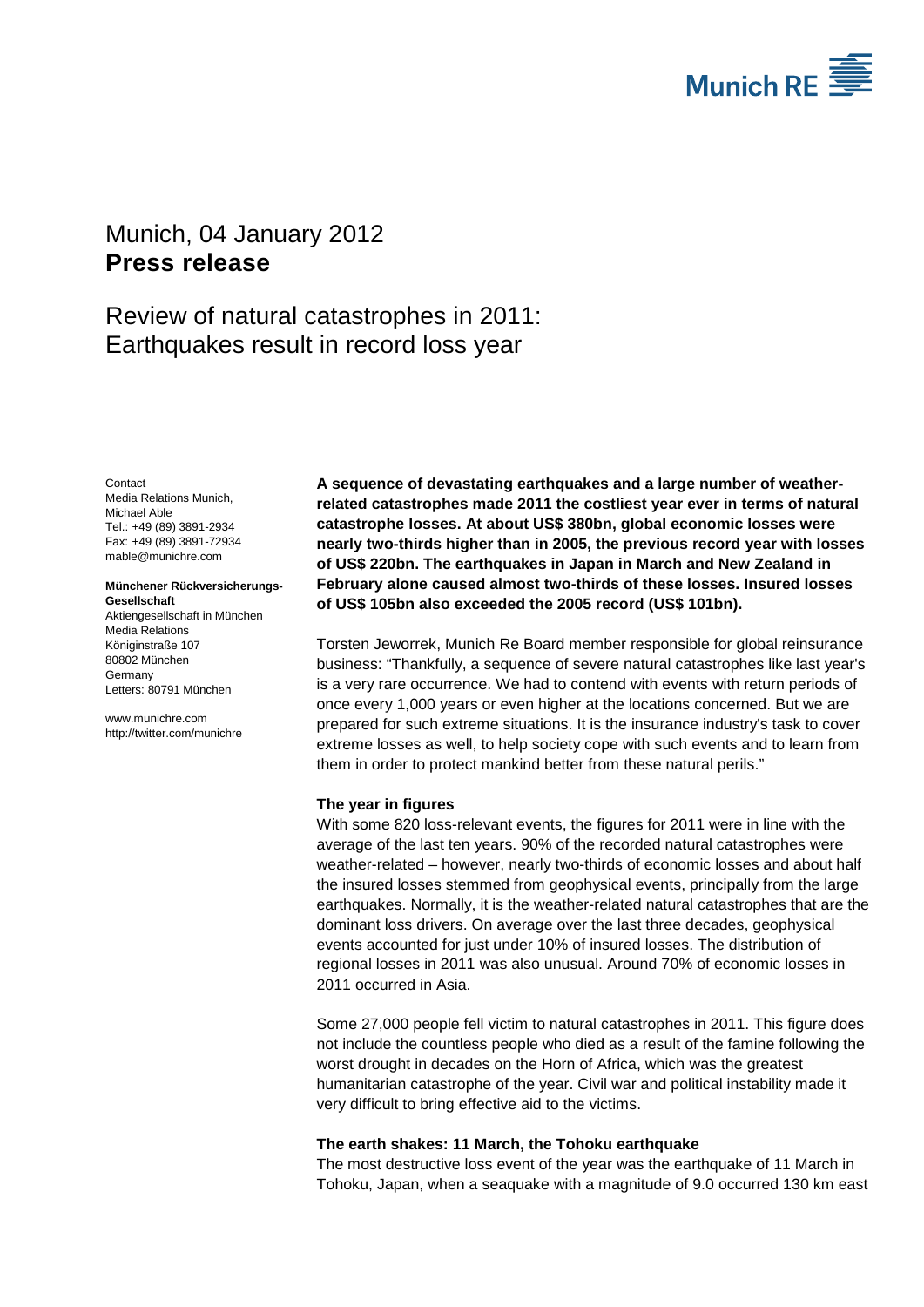

[04 January 2012](#page-0-0) **Press [release](#page-0-1)** Page 2/4

of the port of Sendai and 370 km north of Tokyo. It was the strongest quake ever recorded in Japan. The damage from the tremors themselves was relatively moderate thanks to strict building codes. However, the quake triggered a terrible tsunami. The wave devastated the northeast coast of the main island Honshu. In some bays, the wave reached a height of up to 40 metres. Entire towns, roads and railway lines were washed away, hundreds of thousands of houses were destroyed. Some 16,000 people were killed in spite of high protective dykes and an excellent early-warning system. Without these protective installations, the death toll would have been much higher. The tsunami-exposed northeast of Japan is believed to have last been hit by a seismic sea wave of this size in the year 869.

The tsunami led to severe damage at several blocks of the Fukushima 1 nuclear power plant. Some areas within a radius of several kilometres of the plant will remain uninhabitable for a period of many years. Even without considering the consequences of the nuclear accident, the economic losses caused by the quake and the tsunami came to US\$ 210bn – the costliest natural catastrophe of all time. The share of insured losses may amount to as much as US\$ 40bn.

The fault line that triggered the quake was actually fairly short with a length of 450 km. However, the seabed at the fracture face shifted by 30 to 40 metres. Experts believe that an earthquake of this strength occurs there once every 500 to 1,500 years. The main shock was followed by thousands of aftershocks, the strongest of which, some 40 minutes after the main shock, had a magnitude of 7.9.

### **The earth shakes II: The Christchurch earthquake**

Before the tsunami catastrophe in Japan, there had been an earthquake of 6.3 magnitude in Christchurch, New Zealand, on 22 February. The notable aspect of this event was that an earthquake of 7.1 magnitude had hit Christchurch just six months earlier. Unfortunately, the seismic waves were amplified due to reflection off an extinct volcano, so that far greater destruction was caused than would have normally been expected with an earthquake of this magnitude. The epicentre was located at a shallow depth and only a few kilometres from the city centre.

The losses were enormous. Numerous old buildings collapsed, and many new buildings were damaged despite the very high building standards. Some residential areas will not be rebuilt. Economic losses came to around US\$ 16bn, of which approximately US\$ 13bn was insured.

One day before Christmas, the earth shook again in Christchurch. Over a dozen people were injured following three strong earthquakes. However, in terms of their severity, the quakes were not as bad as the devastating event in February. Consequently, losses for the insurance industry from these aftershocks are expected to be significantly lower.

Prof. Peter Höppe, Head of Munich Re's Geo Risks Research unit: "Even if it seems hard to believe given recent events, the probability of earthquakes has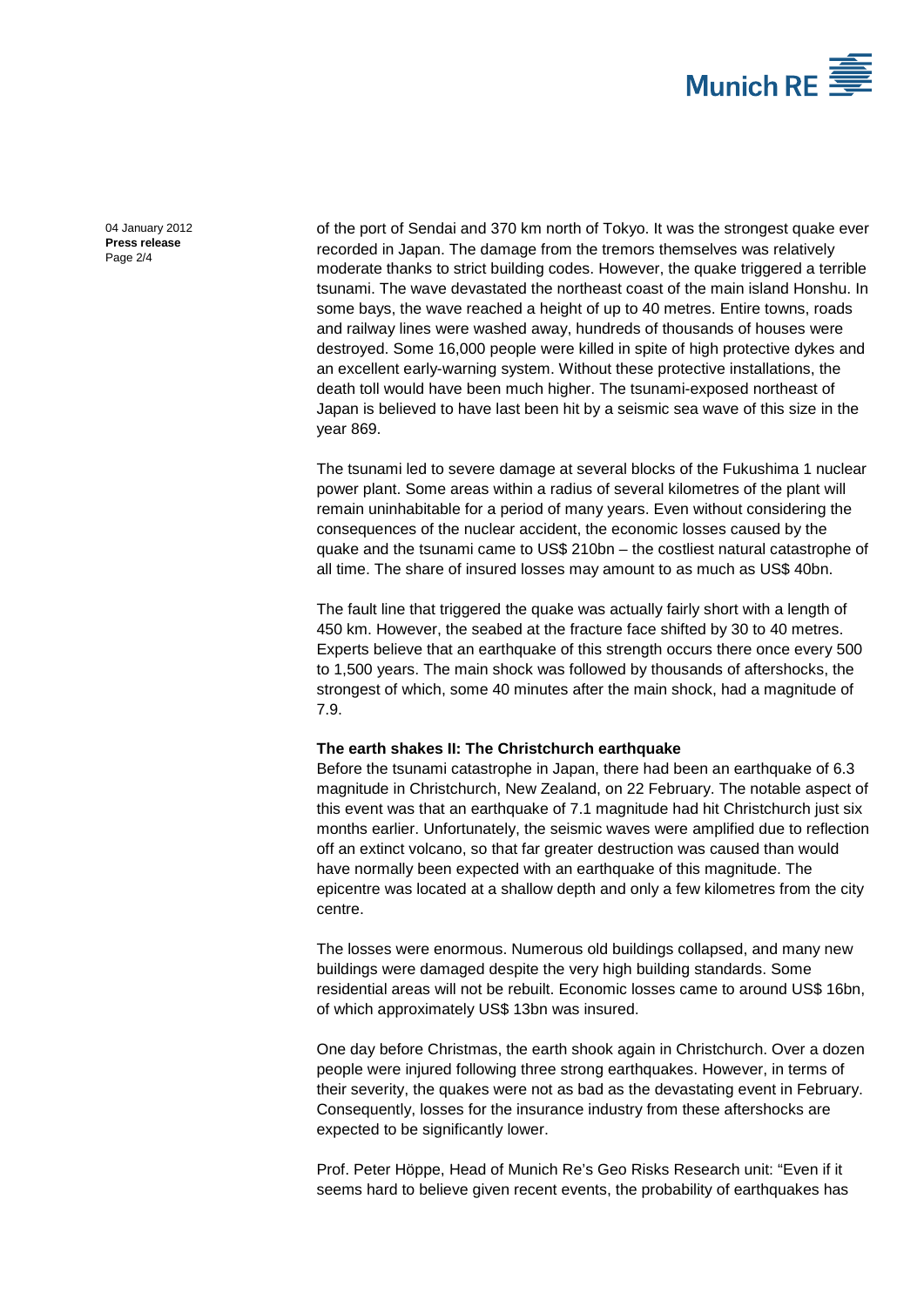

[04 January 2012](#page-0-0) **Press [release](#page-0-1)** Page 3/4

not increased. However, these severe earthquakes are timely reminders that the decisions on where to build towns need careful and serious consideration of these risks, especially where certain buildings are concerned, above all nuclear power plants. Also, building codes in regions exposed to earthquakes need to be made even stricter, so that buildings do not just remain standing to an extent sufficient to save lives but can be used again afterwards."

## **Weather-related catastrophes: Floods in Thailand**

The floods in Thailand stand out among the many weather-related catastrophes of 2011. They were triggered by extreme rainfall, which started in spring and peaked in the autumn. Due to its low elevation above sea level, the plain of central Thailand – where the capital Bangkok is situated – is prone to flooding throughout the rainy season from May to October. According to the authorities, this year's floods were the worst for around 50 years. It is presumed that the La Niña natural climate phenomenon was a contributory factor, since the rainy season is often stronger during this phase.

The floods claimed the lives of some 800 people. Not only were hundreds of thousands of houses and vast expanses of farmland flooded, but also seven major industrial areas with production facilities belonging mainly to Japanese groups. A large number of electronic key component manufacturers were affected, leading to production delays and disruptions at client businesses. Approximately 25% of the world's supply of components for computer hard drives was directly impacted by the floods. With economic losses amounting to tens of billions of dollars, the floods were by far the costliest natural catastrophe in Thailand's history.

### **North America: Many storms but few hurricanes in North America**

The tornado season was especially violent in the Midwest and southern states of the USA. Several series of storms with numerous tornadoes caused economic losses totalling some US\$ 46bn, of which US\$ 25bn was insured. Insured losses were thus twice as high as in the previous record year of 2010. The series of severe weather events can largely be explained by the La Niña climate phenomenon. As part of this natural climate oscillation, weather fronts with cool air from the northwest more frequently move over the central states of the USA and meet humid warm air in the south. Under such conditions, extreme weather events are more probable than in normal years.

Losses from North-Atlantic hurricanes were moderate. However, as in 2010, this was purely by chance. At 18, the number of recorded tropical cyclones in this season was some way above the long-term average (11) and above the average for the current warm phase with increased hurricane activity since the mid-1990s (15). The number of hurricane-strength storms (6) was in line with the long-term average. However, the number of tropical cyclones that made landfall, especially on the US coast, was very low. Only three named storms, one of them Hurricane Irene, made landfall in the USA. Irene caused economic losses in the Caribbean and USA totalling US\$ 15bn, US\$ 7bn of which was insured.